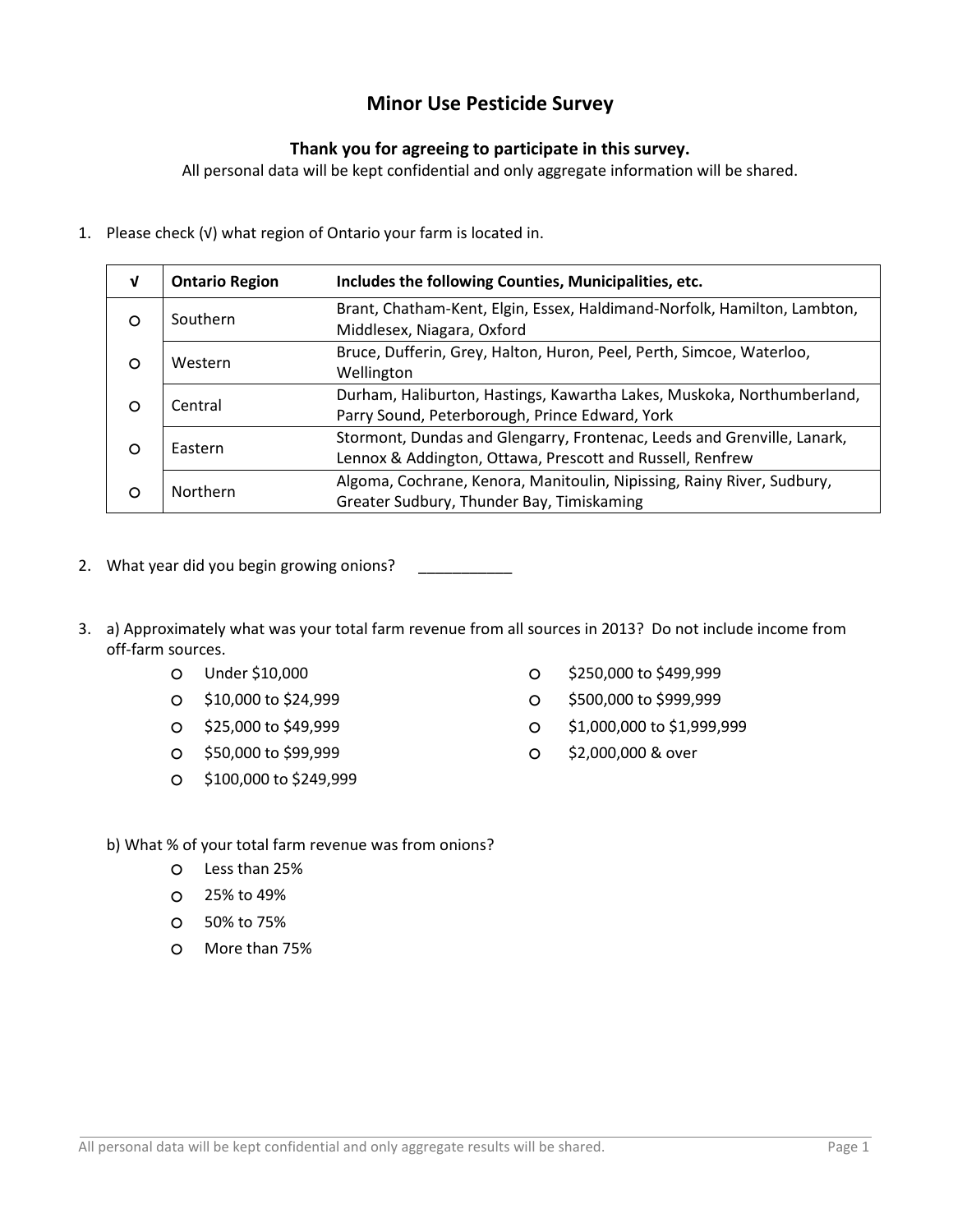The following questions ask for detailed information related to crop yields, crop expenses and pesticide use. The term "pesticide" refers to herbicide, fungicide, and insecticide products.

When possible, please provide actual information but otherwise estimates are permitted.

4. Please complete the following for onions:

|                                               | Unit of measure<br>used | 2013 | <b>Average 2005-07</b> | <b>Average 2000-02</b> |
|-----------------------------------------------|-------------------------|------|------------------------|------------------------|
| Area harvested                                | (e.g. acres)            |      |                        |                        |
| Farm gate revenue                             | $(e.g. \frac{1}{2}/bu)$ |      |                        |                        |
| Average yield                                 | (e.g. bu/ac)            |      |                        |                        |
| Crop input cost* - total \$/year              |                         |      | \$                     | ₽                      |
| % pesticides cost relative to crop input cost |                         | %    | %                      | %                      |

\*Crop input costs include seed, fertilizer, pesticides, fuel, and labour

5. With respect to the 2013 growing season, please indicate the pesticide products (i.e. herbicide, fungicide, insecticide) used for onions. Area of application is the total area the product was applied on, including multiple applications. Example: if a product was applied to 20 acres on two different occasions then the total area of application is 40 acres. If you require additional space to complete this question, please include this information on a separate piece of paper.

What unit of area do you prefer to use?

O Acres O Hectares O Other (please specify) \_\_\_\_\_\_\_\_\_\_\_\_\_\_\_\_\_\_\_\_\_\_\_\_\_

| Product          | <b>Name of Pesticide Applied</b> | <b>Target Pest</b> | <b>Total Area of</b><br><b>Application</b> | <b>Pesticide cost</b><br>$(e.g. \frac{1}{2}/acre)$ |
|------------------|----------------------------------|--------------------|--------------------------------------------|----------------------------------------------------|
| $\mathbf{1}$     |                                  |                    |                                            |                                                    |
| $\overline{2}$   |                                  |                    |                                            |                                                    |
| $\mathbf{3}$     |                                  |                    |                                            |                                                    |
| $\overline{4}$   |                                  |                    |                                            |                                                    |
| 5                |                                  |                    |                                            |                                                    |
| $\boldsymbol{6}$ |                                  |                    |                                            |                                                    |
| 7                |                                  |                    |                                            |                                                    |
| 8                |                                  |                    |                                            |                                                    |
| 9                |                                  |                    |                                            |                                                    |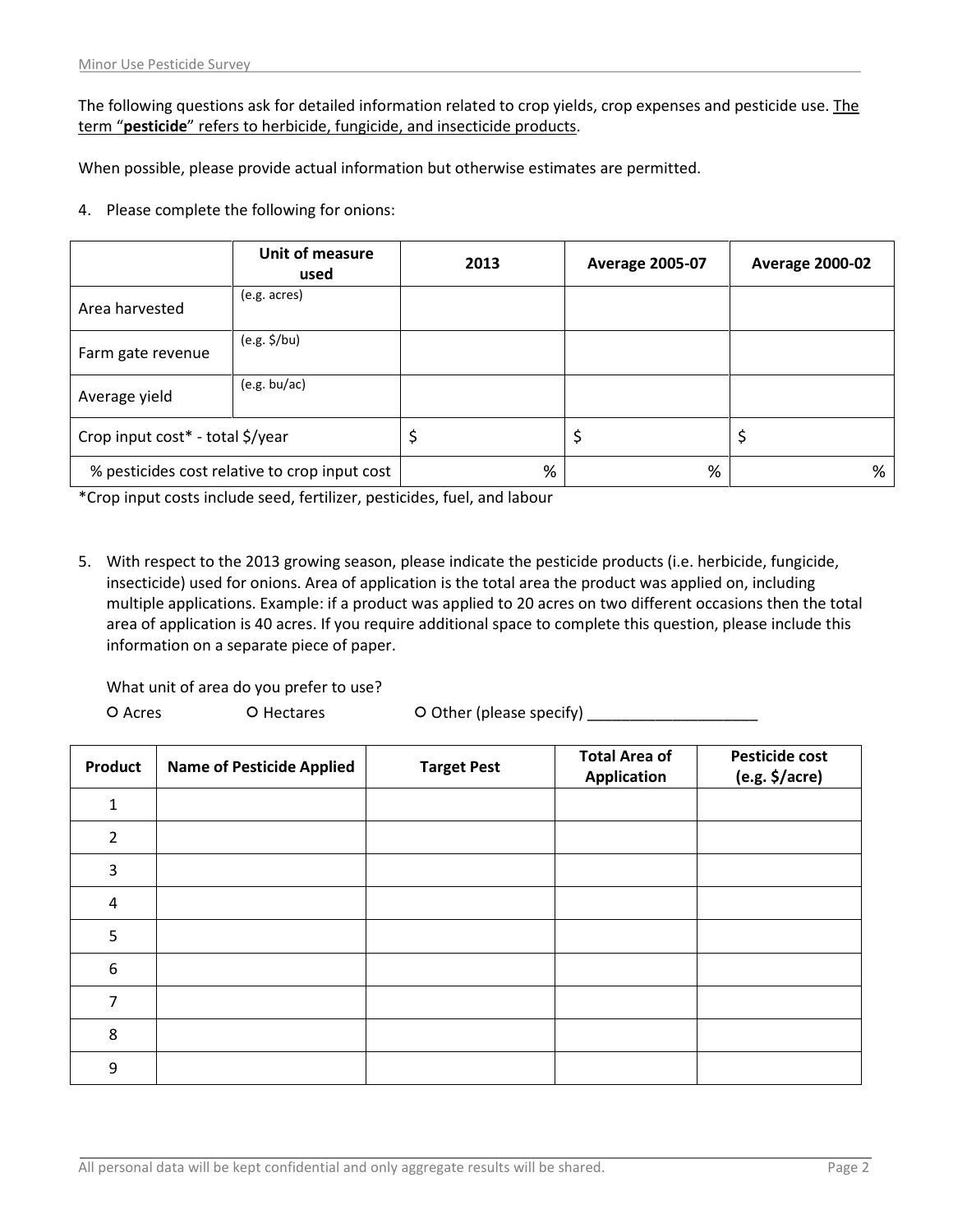- 6. From your experience, what are the implications to yield or revenue of not having access to the pesticides you applied to onions during the past growing season?
	- O Reduce by 10% or less
	- Reduce by 11% to 25%
	- Reduce by 26% to 50%
	- Reduce by 51% to 75%
	- Reduce by greater than 75%
	- Other (please specify) \_\_\_\_\_\_\_\_\_\_\_\_\_\_\_\_\_\_\_\_\_\_\_
- 7. If you were growing onions before 2003, please name the pesticides you applied to onions prior to 2003 if you can recall them and the target pest for each product.

8. Please indicate the pesticides used for onions during the last few years, the target pest for each, and the total area the product was applied on. Example: if one product was applied to 20 acres on two different occasions then the total area of application is 40 acres. If you require additional space to complete this question, please include this information on a separate piece of paper.

|                  |                       |                    | <b>Total Area of Application</b> |      |      |
|------------------|-----------------------|--------------------|----------------------------------|------|------|
| <b>Product</b>   | <b>Pesticide Name</b> | <b>Target Pest</b> | 2012                             | 2011 | 2010 |
| $\mathbf{1}$     |                       |                    |                                  |      |      |
| $\overline{2}$   |                       |                    |                                  |      |      |
| 3                |                       |                    |                                  |      |      |
| $\overline{a}$   |                       |                    |                                  |      |      |
| 5                |                       |                    |                                  |      |      |
| $\boldsymbol{6}$ |                       |                    |                                  |      |      |
| 7                |                       |                    |                                  |      |      |
| 8                |                       |                    |                                  |      |      |
| $9\,$            |                       |                    |                                  |      |      |
| 10               |                       |                    |                                  |      |      |